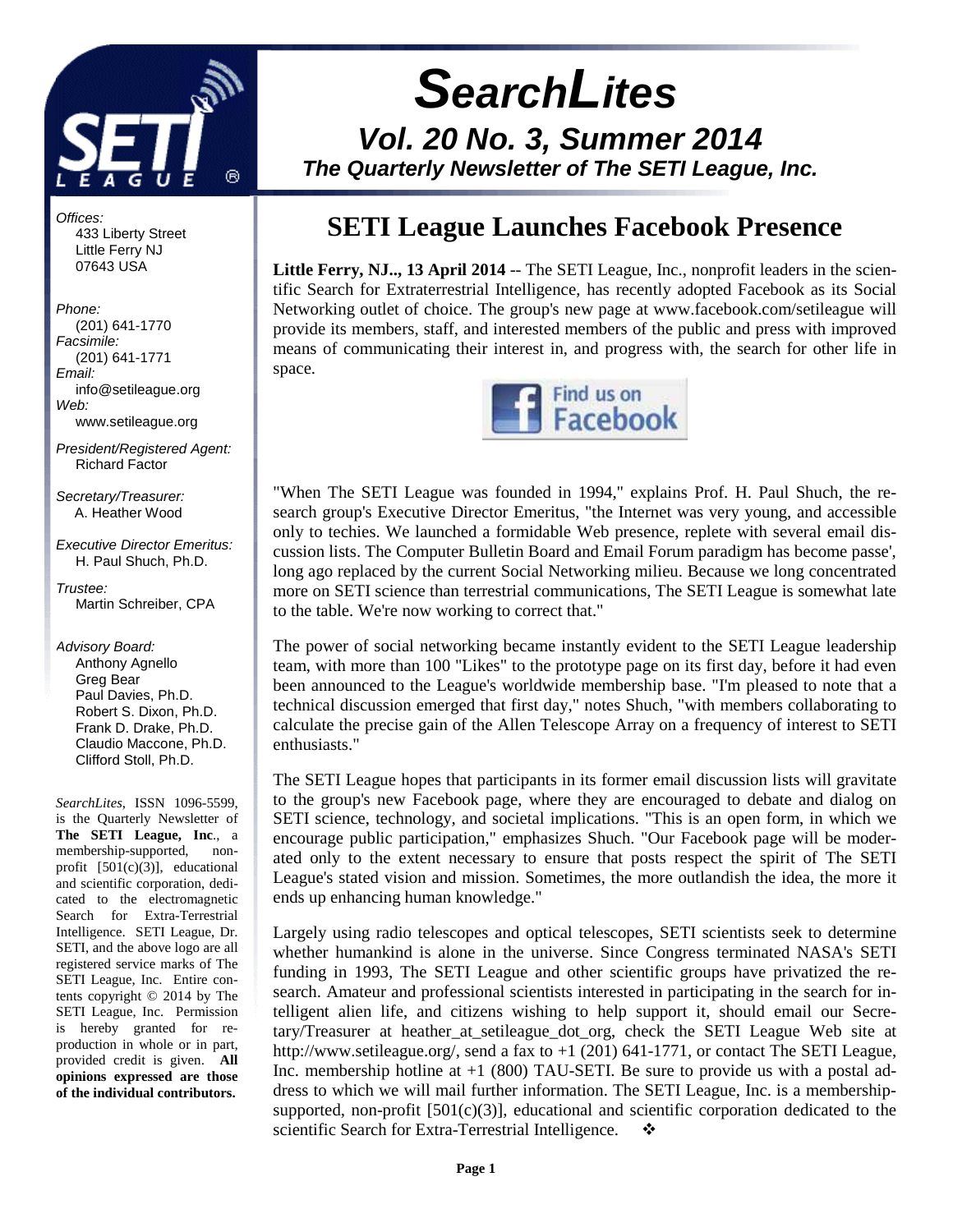# **Event Horizon**

SearchLites readers are apprised of the following conferences and meetings at which SETI-related information will be presented. League members are invited to check our World Wide Web site (www.setileague.org) under *Event Horizon*, or email to us at info@setileague.org, to obtain further details. Members are also encouraged to send in information about upcoming events of which we may be unaware.

**June 20 - 22, 2014**: *Contata*, Morristown, NJ.

**June 29 - July 2, 2014**: *Society of Amateur Radio Astronomers Conference*, National Radio Astronomy Observatory, Green Bank WV.

**August 14 - 18 August, 2014**: *Loncon3*, 72nd World Science Fiction Convention, London, England.

**September 29 - October 3, 2014**: *65th International Astronautical Congress*, Toronto, Canada.

**November 21 - 23, 2014**: *Philcon 2014*, Cherry Hill, NJ.

**April 18, 2015, 0000 UTC - 2359 UTC:**: Sixteenth annual SETI League *Ham Radio QSO Party*: 3.551, 7.0309, 7.2039, 14.084, 14.204, 21.306, and 28.408 MHz.

**April 19, 2015**: Twenty First SETI League *Annual Membership Meeting*, Little Ferry NJ.

**April 24 - 25, 2015**: *Southeastern VHF Conference*, Morehead, KY.

**October 2015 (dates to be announced)** : *66th International Astronautical Congress*, Jerusalem, Israel.

**April 16, 2016, 0000 UTC - 2359 UTC:**: Sixteenth annual SETI League Ham Radio QSO Party: 3.551, 7.0309, 7.2039, 14.084, 14.204, 21.306, and 28.408 MHz.

**April 17, 2016**: Twenty Second SETI League Annual Membership Meeting, Little Ferry NJ.

**October 2016 (dates to be announced)** : *67th International Astronautical Congress*, Guadalajara, Mexico. - 1990 - 1990 - 1990 - 1990 - 1990 - 1990 - 1990 - 1990 - 1990 - 1990 - 1990 - 1990 - 1990 - 1990 - 1990 - 199<br>1990 - 1990 - 1990 - 1990 - 1990 - 1990 - 1990 - 1990 - 1990 - 1990 - 1990 - 1990 - 1990 - 1990 - 1990 - 1990

# **Email Progress**

#### **After far too long an outage (which we greatly regret), we are pleased to inform our members and users that SETI League email service has been restored.**

You may now reach our officers and administrators through the following email addresses:

- Secretary / Treasurer: heather at setileague dot org
- Webmaster / Executive Director Emeritus: paul\_at\_setileague\_dot\_org
- Memberships and Premiums: join\_at\_setileague\_dot\_org
- Contributions: paypal\_at\_setileague\_dot\_org
- General Information: info\_at\_setileague\_dot\_org

# **Contemplating Mortality by H. Paul Shuch Executive Director Emeritus**

In the last issue of *SearchLites*, I had the sad duty of reporting to you the passing of Tom Pierson, my counterpart at the SETI Institute. Tom was four years my junior and, although I knew about his long battle with cancer, I somehow always thought he'd outlive me. So, his death forces me to stare my own mortality squarely in the face.

Tom was more than just a professional colleague; in the three decades we knew each other, he became a friend, advisor, and confidant. By the time The SETI League was founded, Tom had already headed up our (admittedly larger and better known) sister organization for a decade. We had met in that organization's early days, at a SETI conference organized by Tom at the California Academy of Sciences. At the time, I was an academic trying to incorporate SETI science into my engineering curriculum. Tom was already a seasoned administrator (a job to which I never particularly aspired).

When founder Richard Factor tapped me as The SETI League's first Executive Director, one of the first people I contacted was Tom Pierson. His wealth of administrative experience made it possible for him to guide me through the paperwork morass of creating bylaws and operating rules and policies and procedures. If you look closely, you will see his fingerprints all over The SETI League's website. Ever generous with his time, Tom also took the extra step of becoming a SETI League Charter Member. His membership would gladly have been issued gratis, but Tom insisted on paying his dues.

What Tom's passing reminds me is that SETI is most likely a multi-generational pursuit. It is altogether possible that not one of us now involved in SETI science will still be sentient when success is finally achieved. Owing to his long illness, I think Tom knew this, perhaps better than the rest of us. Not that it deterred him.

Or, we could hit paydirt tomorrow (Tom would have liked that). We just don't know. Whatever success the SETI Institute achieves, whether longterm or short, is a lasting legacy to Tom Pierson's passion and tenacity. I could ask for no better a role model as I contemplate our place in the cosmos, and the brevity of our individual existence.

RIP, Tom.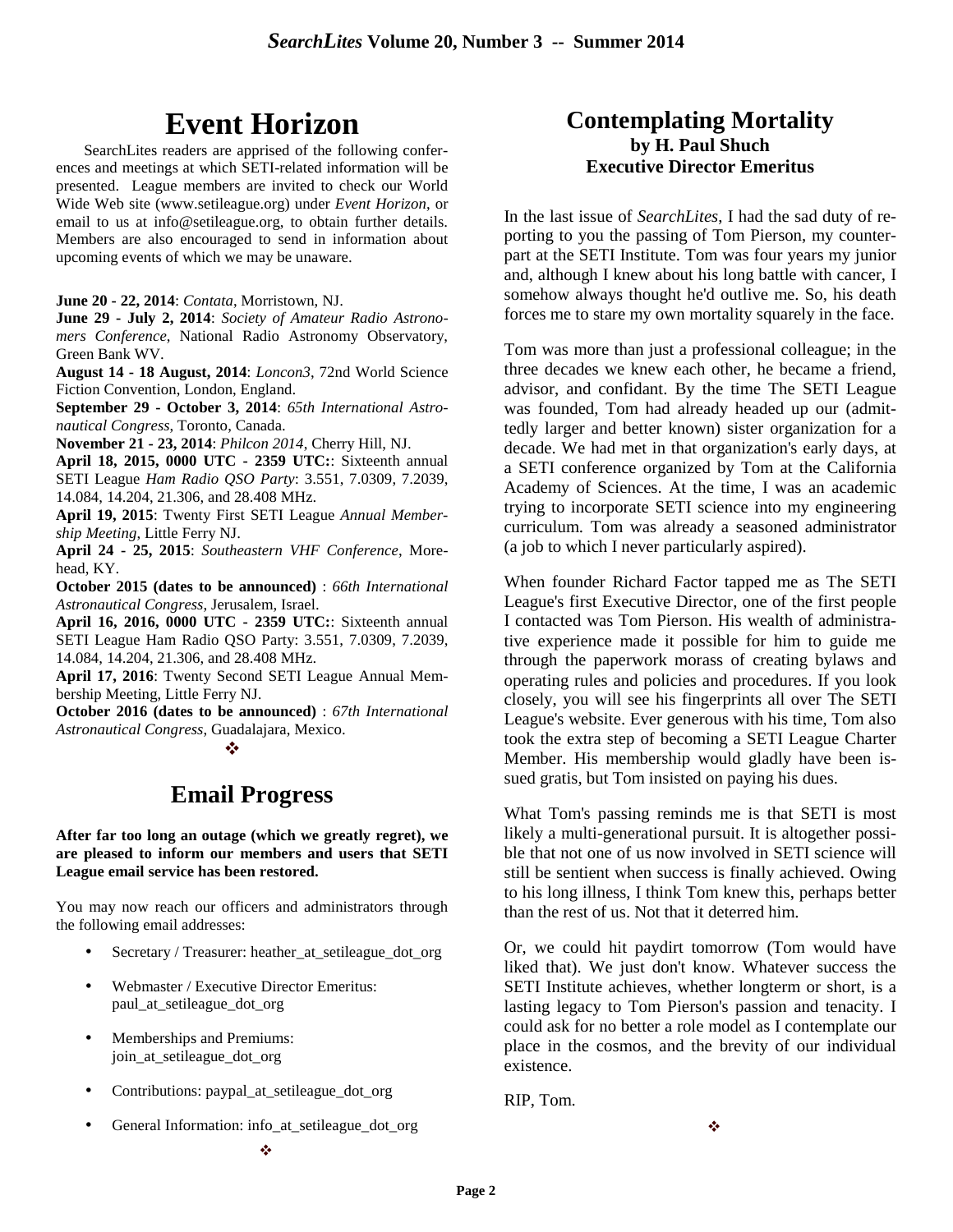# *Guest Editorial*  **Kepler-186f: Close to Earth Size, in the HZ by Paul Gilster from his** *Centauri Dreams* **blog, used by permission**

We have another 'habitable zone' planet to talk about, one not much bigger than the Earth, but it's probably also time to renew the caveat that using the word 'habitable' carries with it no guarantees. The working definition of habitable zone right now is that orbital distance within which liquid water might exist on the surface of a planet. Whether it actually does is just one of the questions. A second is whether or not we're in fact dealing with a rocky terrestrial world.

So we the announcement of Kepler-186f with guarded enthusiasm for an exoplanet that looks interesting indeed. Five planets circle this star, an M-dwarf a great deal smaller and cooler than the Sun. Discovered by the Kepler space observatory, the planet presents us with transit information telling us that it is about 1.1 Earth radii, although we don't yet know what the mass of this world is, and hence can't make a definitive call on whether or not it is rocky. But Stephen Kane (San Francisco State), one of the researchers involved in today's announcement, thinks we have reason to think that it is:

"What we've learned, just over the past few years, is that there is a definite transition which occurs around about 1.5 Earth radii," said Kane. "What happens there is that for radii between 1.5 and 2 Earth radii, the planet becomes massive enough that it starts to accumulate a very thick hydrogen and helium atmosphere, so it starts to resemble the gas giants of our solar system rather than anything else that we see as terrestrial."

Kepler-186f is thus well below the value where we would expect it to accumulate a thick hydrogen and helium envelope, causing Kane to add "there's a very excellent chance that it does have a rocky surface like the Earth." If that's the case, then we have a planet on the outer edge of its star's habitable zone, though one that may have a somewhat thicker atmosphere than Earth's because of its somewhat larger size. Perhaps the surface can avoid freezing. In any case, this is what lead author Elisa Quintana (NASA Ames) calls "the first definitive Earth-sized planet found in the habitable zone around another star." The work appeared in Science.

The discovery team used so-called 'speckle imaging' in obtaining its high resolution observations from the eightmeter Gemini North telescope on Mauna Kea as well as adaptive optics observations from the ten-meter Keck II telescope to rule out extraneous sources that could account for the Kepler data, concluding that the signal has to be that of a transiting planet. The speckle data allowed direct imaging of the system to within 400 million miles, confirming there were no other stellar-sized objects orbiting within this distance from the star. "The Keck and Gemini data are two key pieces of this puzzle," adds Quintana. "Without these complementary observations we wouldn''t have been able to confirm this Earth-sized planet."

The new planet orbits its star once every 130 days, receiving about a third of the heat energy that Earth does from the Sun. The four inner planets — Kepler-186b, Kepler-186c, Kepler-186d, and Kepler-186e — are all too hot for life as we know it, with periods of 3, 7, 13 and 22 days.

The objection to Kepler-186f as a home for life rests on the dangers of orbiting an M-dwarf, a class of star prone to flare activity. Move a planet close enough to the star to be in its habitable zone and the assumption is that it's also tidally locked, presenting the same side to the star throughout its orbit, with all the complications that brings to climate models. Neither of these factors are complete show-stoppers — some climate studies show that temperature extremes can be mitigated by winds or ocean currents — and in the case of Kepler-186f, we do have a world on the habitable zone's outer edge, perhaps far enough out not to suffer tidal lock.

So it's an interesting place, this new world, about 490 light years away in the constellation Cygnus and thus tantalizingly out of reach for atmospheric analysis even with instrumentation planned for the near future. The James Webb Space Telescope itself won't be able to help us with that task. But it's pleasing to note that Kepler-186f has been studied over a frequency range of 1 to 10 GHz looking for emissions, though none has so far been found. Getting a detectable signal here from this star would require a transmitter between 10 and 20 times as powerful as the planetary radar system at Arecibo. SETI keeps coming up empty, but good for us if, in addition to our other studies, we keep our ears open for a long-shot detection.

The paper is Quintana et al., "An Earth-Sized Planet in the Habitable Zone of a Cool Star," Science Vol 344, No. 6181 (18 April 2014), pp. 277-280.

**Disclaimer:** The opinions expressed in editorials are those of the individual authors, and do not necessarily reflect the position of The SETI League, Inc., its Trustees, officers, Advisory Board, members, donors, or commercial sponsors.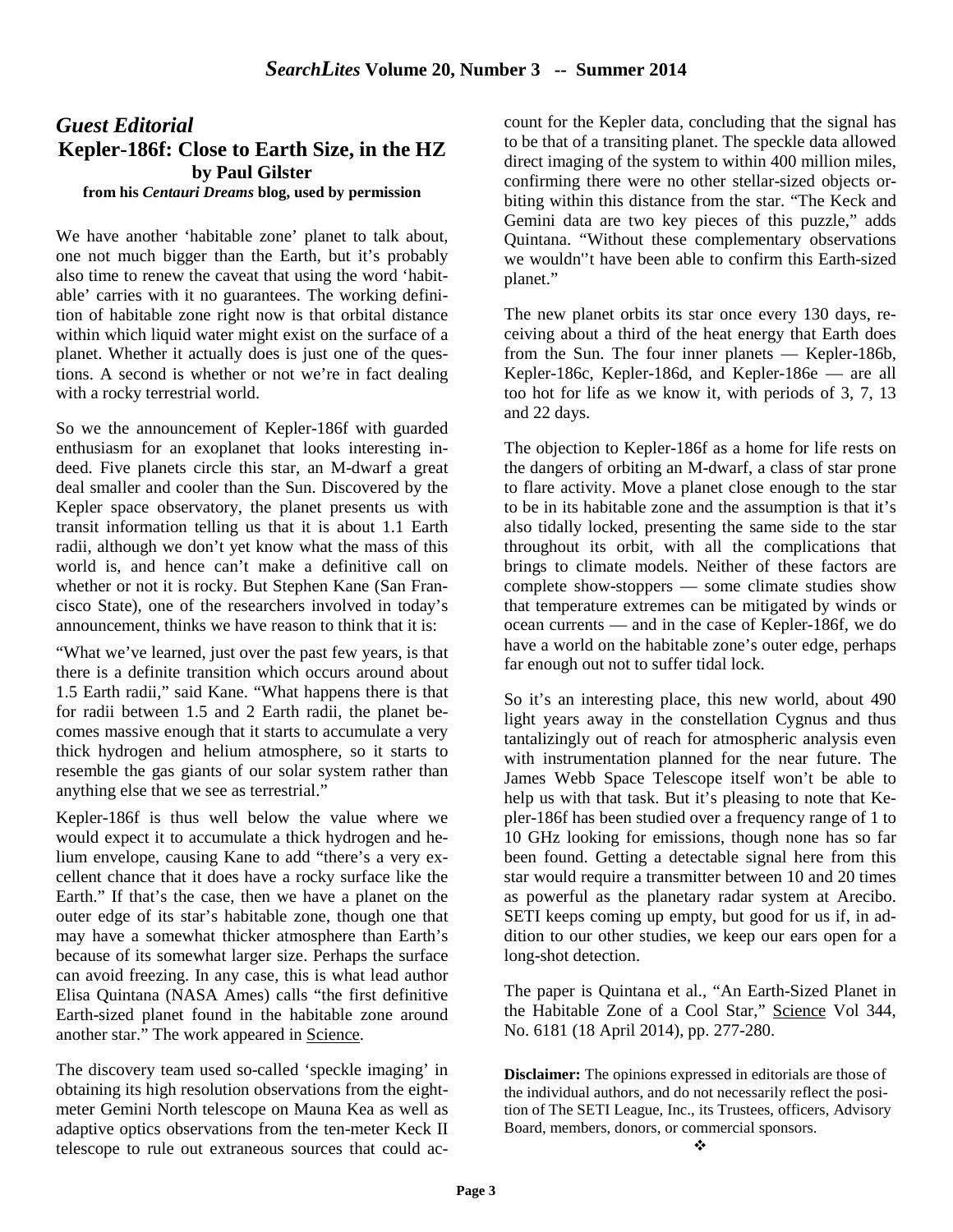# *Remembering:* **Tony Monteiro**

I'm deeply saddened to report that our friend and fellow SETI League member Tony Monteiro, AA2TX, passed away recently at the age of 55. Vice President of Engineering for our sister organization AMSAT, Tony was, among many other things, a gifted antenna designer who helped me to develop the SETI Horn of Plenty antenna a dozen years ago. Below is a remembrance from AMSAT president Barry Baines, WD4ASW.

H. Paul Shuch, Executive Director Emeritus

AMSAT VP-Engineering and Board Member Anthony J. Monteiro, AA2TX of North Andover, MA died on Wednesday morning, March 26, 2014 while hospitalized in Boston, MA from cancer. He was 55. He is survived by his wife, Mary Lou and daughter, Veronica, a college freshman.

Tony was first licensed in 1973 as a Novice and subsequently held an Extra Class Amateur Radio License. An avid operator, he described his first contact in an AMSAT BoD Candidate's Statement in 2011: "I earned my novice ticket in 1973 and made my first ham radio contact with a transmitter made from parts out of an old TV set. A Heathkit HR-10B receiver and a 65-foot piece of wire strung out of a window for an antenna made up the rest of my station, which was pretty modest even by 1973 standards! Even so, I will never forget the thrill of my very first contact."

His interest in amateur radio and electronics led him to earn a BS in Electrical Engineering from Drexel University and a MS in Computer Science from Stanford University. His professional career started at Bell Laboratories in New Jersey developing network management systems and then consumer products. After working at several startup companies, Tony landed at Cisco Systems where he managed the development of ADSL, voice over packet, and content networking products. He retired from industry in 2002 and focused his efforts working on satellite projects.

Tony joined AMSAT in 1994 and started working the satellites. He earned ARRL VHF/UHF Century Club-Satellite #58 and worked 49 states (only Hawaii was not logged) as well. Tony worked a number of stations while he commuted along the I-495 corridor outside Boston. Many will remember working him through AO-40 as he utilized his "cardboard box horn antenna." Tony led a workshop at the 2003 AMSAT Space Symposium where students built similar antennas, demonstrating the ease in which one could build a 2.4 GHz Sband antenna to receive the AO-40 downlink.

Additional technical contributions to the amateur satellite community that Tony made included "InstantTune Automatic Radio Tuning" software, "A Simple Desense Filter for Echo", and several extremely low cost projects such as "A \$5 Mode V/S Adapter using a Sub-Harmonic Mixer". AMSAT-UK currently offers a 70 CM Parasitic Lindenblad antenna based upon his design.

Tony also played a significant role in space-based hardware development. He collaborated on the NO-60 satellite. As AMSAT's VP-Engineering, he served as the software designer for the SDX (Software Defined Transponder) on ARISSat-

1/Kedr that was deployed from the International Space Station by Russian Cosmonauts during a space walk in August 2011. Tony led the Fox-1 Engineering Team from inception in 2009 and led AMSAT's efforts to apply for acceptance of Fox-1 in the NASA Education Launch of NanoSat (ELaNA) in 2011 and Fox-1B in 2012. He established relationships with several universities to secure scientific payloads for Fox-1 and Fox-1B, including student experiments.

A strong proponent of student involvement in satellite projects, Tony served as coordinator of AMSAT Engineering relationships with SUNY-Binghamton, Penn State-Erie, Virginia Tech, and Rochester Institute of Technology where students developed new technologies to be applied in future AM-SAT spacecraft as "Capstone" projects. These projects, such as the development of storage capacitors to replace batteries developed by SUNY-Binghamton, provided student experiences that will ultimately be flown in space. The AMSAT JOURNAL in recent years featured several articles concerning these projects.

Tony was elected to the AMSAT Board of Directors in 2011 following service for one year as a BoD alternate. Him wise counsel and focus on finding ways to make it affordable for AMSAT to fly amateur radio systems in space resulted in several innovative approaches. It was Tony that convinced the NASA ELaNA program to modify their qualification criteria to add "not for profits" to those that could apply for launch grants. It was Tony that met with universities that were looking for ways to fly their payloads but didn't have the experience to build satellites, encouraging collaboration that would benefit both AMSAT and the university.

Tony's approach to participation in the AMSAT Leadership Team reflected his approach to life. Whenever he had a thought to share with the entire AMSAT Board of Directors and/or Senior Officers via e-mail, he always started with "Dear Friends". As AMSAT VP-Operations Drew Glasbrenner, KO4MA noted, "I always admired how he reminded me we were all friends despite whatever argument was raging."

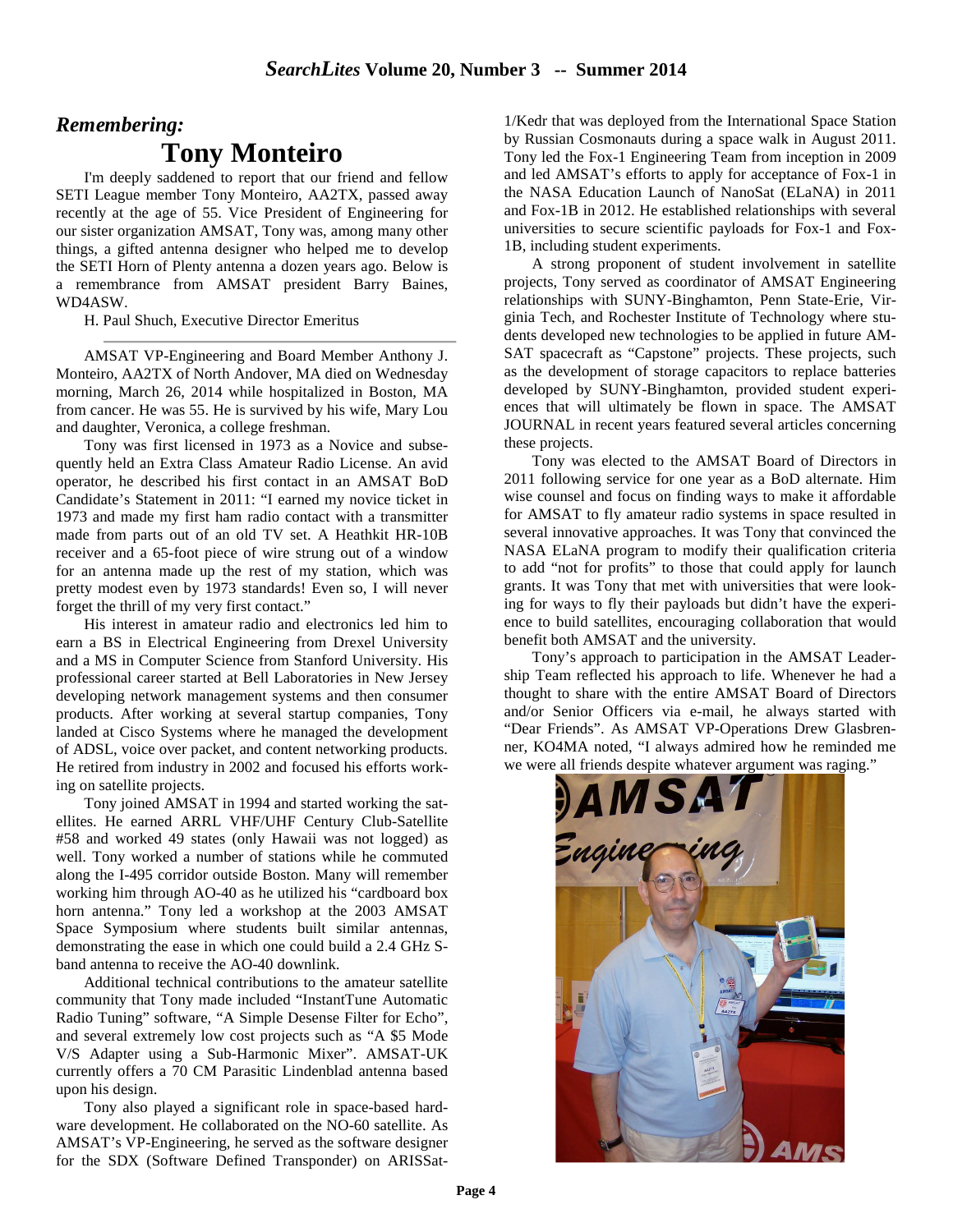# **Minutes of the Twentieth Annual Membership Meeting**

**13 April 2014, Eventide Inc., Little Ferry, NJ** 

# • **Call to Order**

The meeting was convened at 13:02 hours EDT at Eventide Inc. (adjacent to SETI League Headquarters) in Little Ferry NJ, by Executive Director Emeritus Dr. H. Paul Shuch. Three SETI League members in good standing present. Our Bylaws requiring one percent of the current membership to be in attendance for the conduct of SETI League business, the above represents a quorum.

# • **Minutes of 2013 Membership Meeting**

The Minutes of the 2013 Membership Meeting having been previously posted to The SETI League's World Wide Web site, a motion was then passed to accept the minutes as posted.

# • **Treasurer's Report**

Presented jointly by Dr. Shuch and Secretary/Treasurer Heather Wood, covering the calendar year 2013 (as e-filed).

- 1. Revenues: Dues and Contributions \$16,468; Interest Income \$1; Total \$16,469.
- 2. Expenses: Educational/Scientific Programs \$11,518; Management/General \$1,583; Fundraising \$1,460; Total \$14,561.
- 3. Revenues minus Expenses: \$1,908.
- 4. End of 2013, SETI League account balances equalled \$4,825. 2012 beginning net assets \$2,917.
- 5. 2014 Budget: Projected Revenues \$15,001; Program Expenses \$11,520; Management/General Expenses \$1,600; Fundraising Expenses \$1,450; Total Expenses \$14,570; Projected excess \$569; Projected Ending Balance \$5,394.
- 6. This report was accepted by those present.

# • **Executive Director's Report**

The Executive Director's annual report of Program Service Accomplishments having been previously posted to The SETI League's World Wide Web site, a motion was passed to accept the report as published.

• **Committee Reports**

# **EME Committee**

Report by SETI League president and station trustee Richard Factor. The EME beacon remains off the air following Mr. Factor's relocation to Arizona. He now has an antenna tower installed, and has retained a roofing contractor to confirm the structural integrity of his roof, as a future mounting location for an EME antenna. Thus, Mr. Factor has "started to begin contemplating whether to think about maybe considering" EME from his new location.

### **Awards Committee**

Awards Committee chairman David Ocame being absent, report provided by Dr. Shuch. There were no Giordano Bruno Awards or Orville N. Greene Awards presented during 2013. Twelve websites have been given the SETI SuperStar award this year. More nominations are requested from the members. Paul will note this in the next issue of *SearchLites.*

### • **Old Business**

### 1. **Very Small Array**

Dr. Shuch reports that the project remains on hold, due to lack of funding, with no progress to report since last year.

# 2. **Mid-Year Renewal Letter**

Ms. Wood will email a mid-year appeal to lapsed members, with hardcopies to be distributed to members for whom we have no current email address. Last year's letter generated four or five reinstatements of lapsed members.

#### 3. **Annual Report**

The SETI League's 2013 Annual Report is available to members via the website, in Portable Document Format (PDF). Ms. Wood will distribute hard-copies of this report to our major donors.

# 4. **Web Server**

Mr. Factor reports that new servers have functioned "satisfactorily and speedly" for two years now, and the website is online and working properly. Weekly web updates are currently being performed manually. Though our email server remains offline, we have successfully activated commercial email service, and will so notify our members via the website.

# • **New Business**

#### o **Next Meeting**

The next Annual Meeting will be held on Sunday 19 April 2015. The date has been verified as not in conflict with Easter, Passover, or US tax season. The meeting will be at 1300 hours EDT, to be followed immediately by the Board of Trustees meeting. The date and time, as well as telepresence procedures if available, will be announced to the membership via the website and newsletter.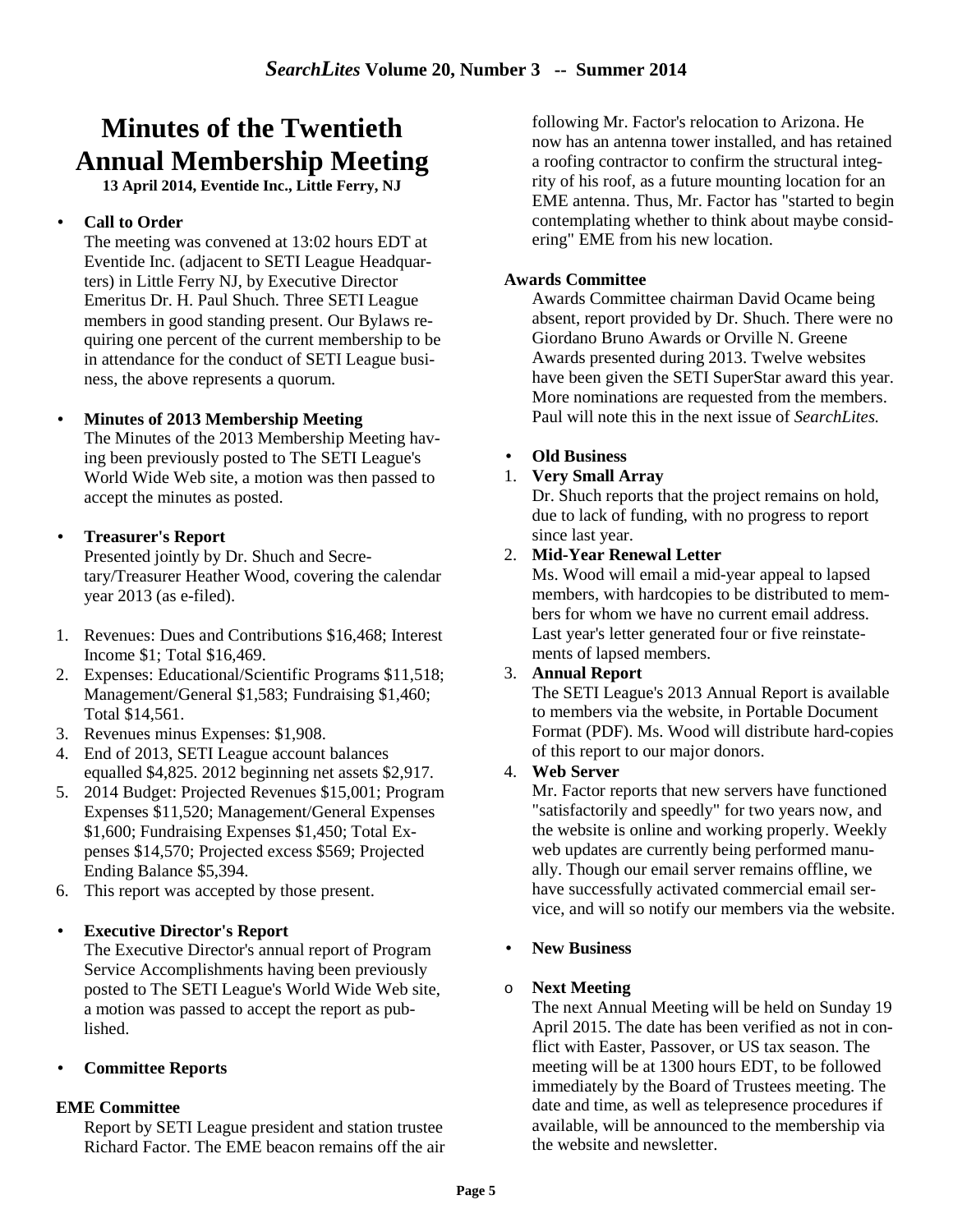#### • **Good and Welfare**

- o The SETI League has finally entered the 21st Century, by embracing Facebook as our social networking platform of choice. Press release distribution will henceforth be via our Facebook page www.facebook.com/setileague, and our former email discussion lists will be transitioned to Facebook forums in the coming weeks.
- o Ms. Wood has secured a new Windows 8-based laptop computer for SETI League use, and will upgrade her applications software as required.

#### • **Adjournment**

The Annual Membership Meeting was adjourned by the Executive Director Emeritus at 13:30 hours EDT on 13 April 2014. A Regular Board of Trustees meeting followed.

### **Business Transacted by Board of Trustees:**

#### **Quorum Call**

Trustees and Officers present: A. Heather Wood, Richard Factor, H. Paul Shuch Trustees and Officers absent: Martin Schreiber. A quorum is present.

#### **Election of Officers**

The following slate of officers was retained for an additional one-year term:

President - Richard Factor, serving without compensation.

Secretary/Treasurer - A. Heather Wood

Executive Director Emeritus - H. Paul Shuch, serving on a volunteer basis.

#### **Personnel matters**

No executive session was convened nor Personnel reviews conducted, as all persons involved expressed satisfaction with present performance and arrangements.

The Executive Director Emeritus reviewed with the Board of Trustees the previously adopted terms for cost-sharing of his health insurance premiums, as a program expense, which will continue, pending availability of funds and subject to periodic review.

#### **Annual Budget**

The draft 2014 Budget presented during the Membership Meeting was adopted.

#### **Advisory Board**

The Executive Director Emeritus will draft a letter to our Advisory Board members, thanking them for their continued service to The SETI League.

#### **Bank Fees**

The Secretary/Treasurer will terminate the bank account currently being used to process credit card payments (such account charging significant fees for this service), and arrange instead for credit card processing to be transacted via PayPal.

#### **Registered Agent**

The New Jersey Division of Revenue requires that we designate a Registered Agent to execute certain state documents. Mr. Factor was previously appointed to this post, but is no longer a New Jersey resident. The Secretary/Treasurer will determine State residency requirements with regard to this function, after which the Board will make the appropriate appointment.

#### **Fundraising for New Horizons Message Initiative**

The Board voted unanimously to offer assistance to this initiative in the areas of collection and disbursement of nonprofit contributions, under terms and conditions to be negotiated between the NHMI director and our Executive Director Emeritus.

#### **Press List**

In order to transition Press Release distribution from our own email list to Facebook, the Executive Director will draft an appropriate letter to members of the Press Corp, for distribution by the Secretary/Treasurer.

#### **Adjournment**

The Board of Trustees meeting was adjourned at 13:50 EDT.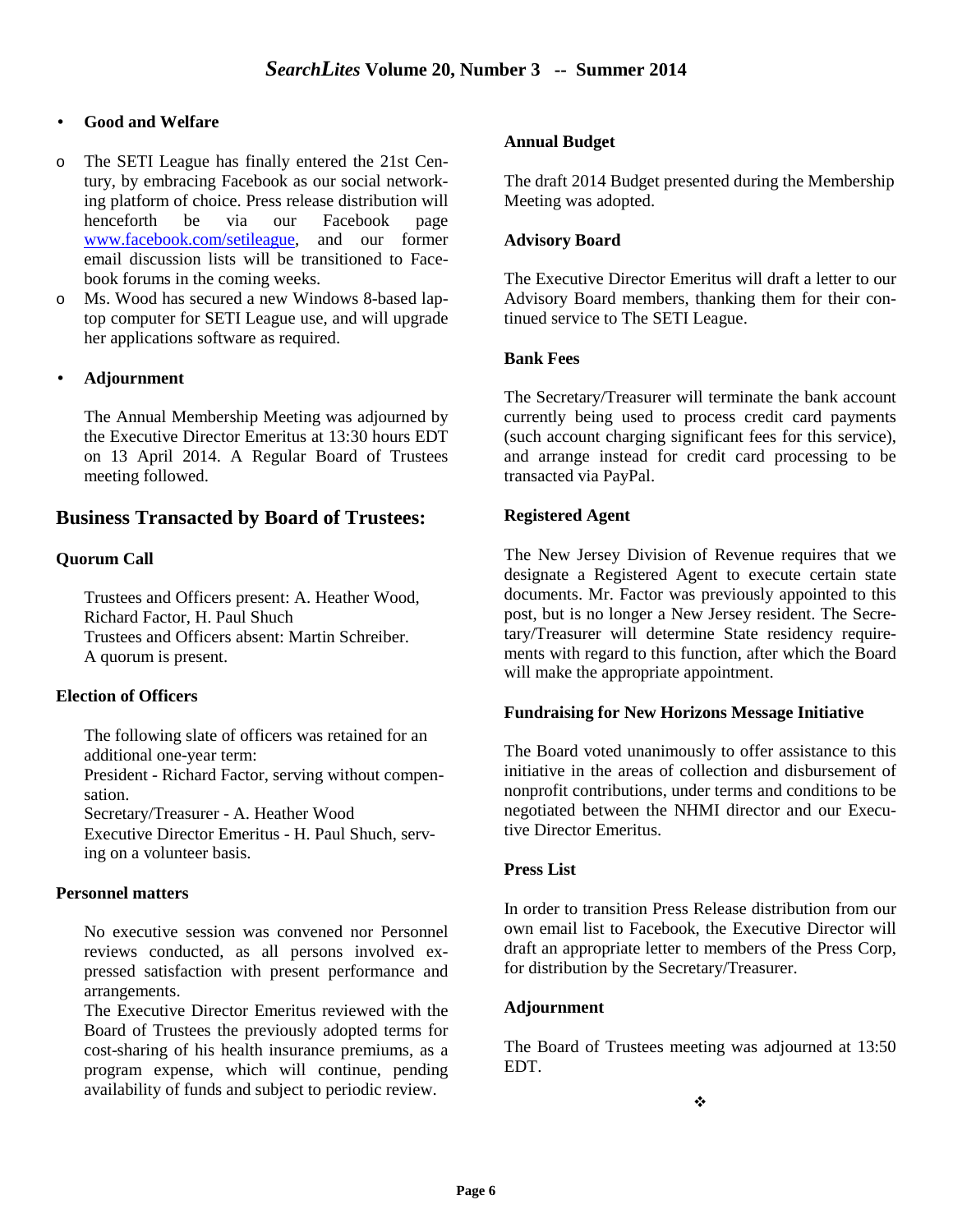# **Touching the Sky (the story of the origins of AvSport) Copyright © 2013 by Dr. H. Paul Shuch**

[In previous issues of *SearchLites*, I've presented excerpts from my memoirs, recast in verse. In this installment, I reveal how I returned to aviation education, after a stint as a government contractor.]

That flight in the Aeronca Champ in 1961 Was not supposed to change my life, was only meant for fun. Who knew it would propel me toward a new, uncharted course? It's almost as if I were guided by an unseen force That's leading me along a certain path for my own good... But that sounds superstitious, and I'm never that (knock wood).

When military service was inevitable, I Rejected Army, Navy, and Marines, to seek the sky. The Air Force trained me in electronic combat from the ground, And though I never earned my wings, I very quickly found Affinity with those who flew the transports and the jets. I knew I would return to flying some day, just not yet.

But when I left the service, "some day" didn't come around For better than a decade, and by that time I had found The resources to earn my ratings up through CFI, So I could introduce a host of others to the sky. It seems that flight instructing was as natural to me As physics or as engineering. They all set me free.

Now, flight instruction in the USA had hardly changed Since way before Pearl Harbor. I considered it quite strange Curriculum development was failing to keep pace With changes in technology. I may not be an ace, But as an educator, I could see a better way. I knew I'd have to try to change the status quo, some day.

Whenever you are working for somebody's FBO, Upsetting their whole apple cart is not the way to go. You teach the class exactly as the management decreed, And do not rock the boat. It is as though you have agreed That any innovation you are wishing to pursue Will have to wait until the flying school belongs to you.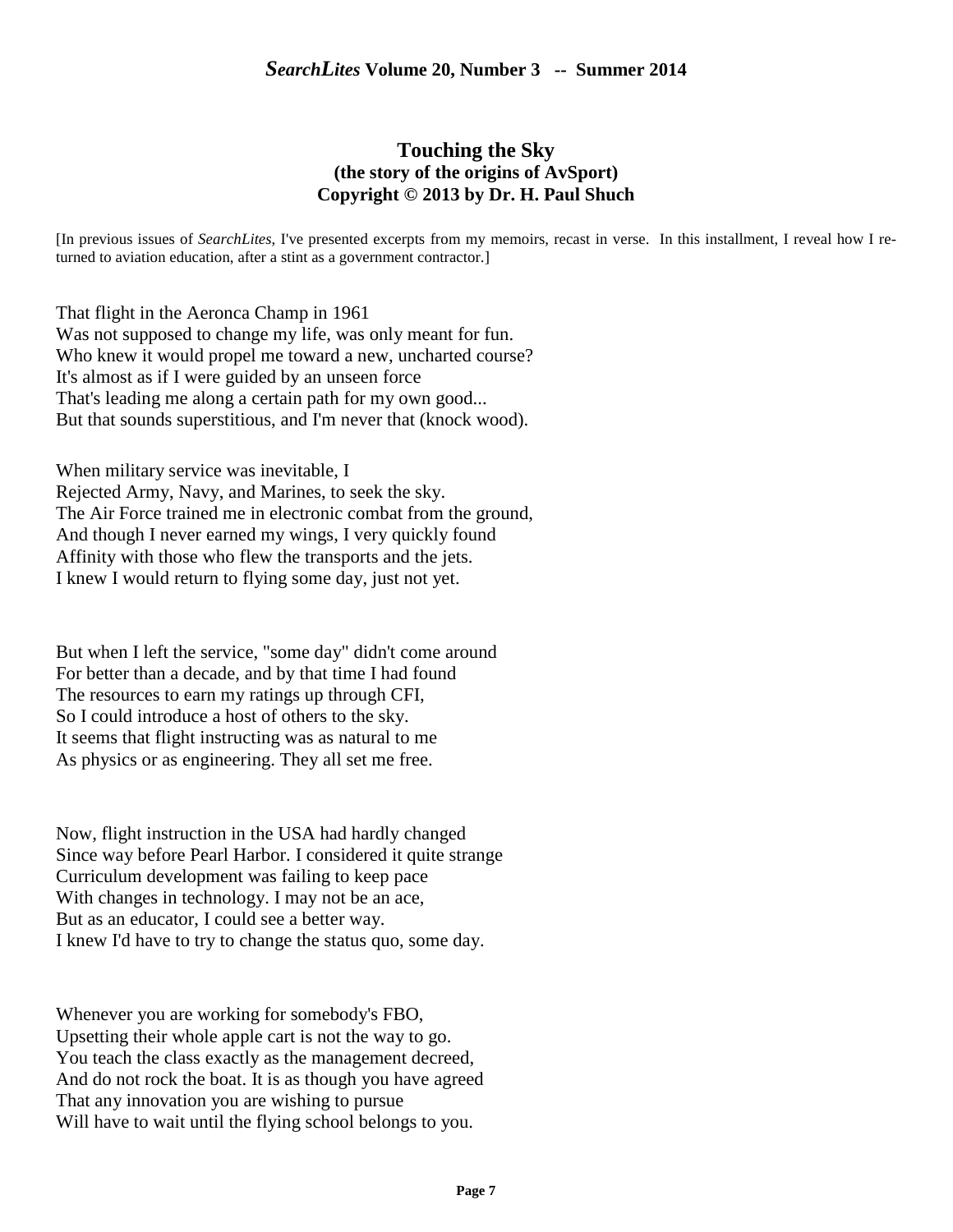When that chance you've anticipated finally presents Itself, you have to go with it, can't let it make you tense. The new Sport Pilot rating was an opportunity To change the flight school paradigm to what ought to be. The timing was ideal, as I had recently retired, And, as for the curriculum, I really was inspired.

It took me seven months to plan my business in detail, From airport lease, to planes, to what to do if I should fail. The normal aviation business plan requires some grit: Decide up front how much to lose. Achieving that, you quit. I traded in my Beechcraft on a Czech primary trainer. No mortgages. No creditors. It couldn't get much plainer.

This whole new training model, and the lesson plans I made, I shan't be sharing with you - they are secrets of the trade. The bottom line: I crank out licensed pilots in ten weeks, Good stick-and-rudder men and women learning my techniques. And what's it cost me? Every extra minute of my life -- I thank the spirits I have such a great, supportive wife.

The Susquehanna Valley is the perfect place to fly; The scenic hills and rolling river complement the sky. Lock Haven is an ideal strip for training, it is clear, With weather that's acceptable for forty weeks a year. So if the blue sky beckons, and adventure you've been cravin', Come out today and fly with me, at AvSport of Lock Haven.

The cost? Not insubstantial, because nothing good comes cheap. I'm marginally profitable. Mostly, though, I reap Inordinate returns when each new pilot earns his wings. The income isn't much, but there are more important things. When my accountant checks the books, and dares to ask me why I do this, I say it's because I get to touch the sky.